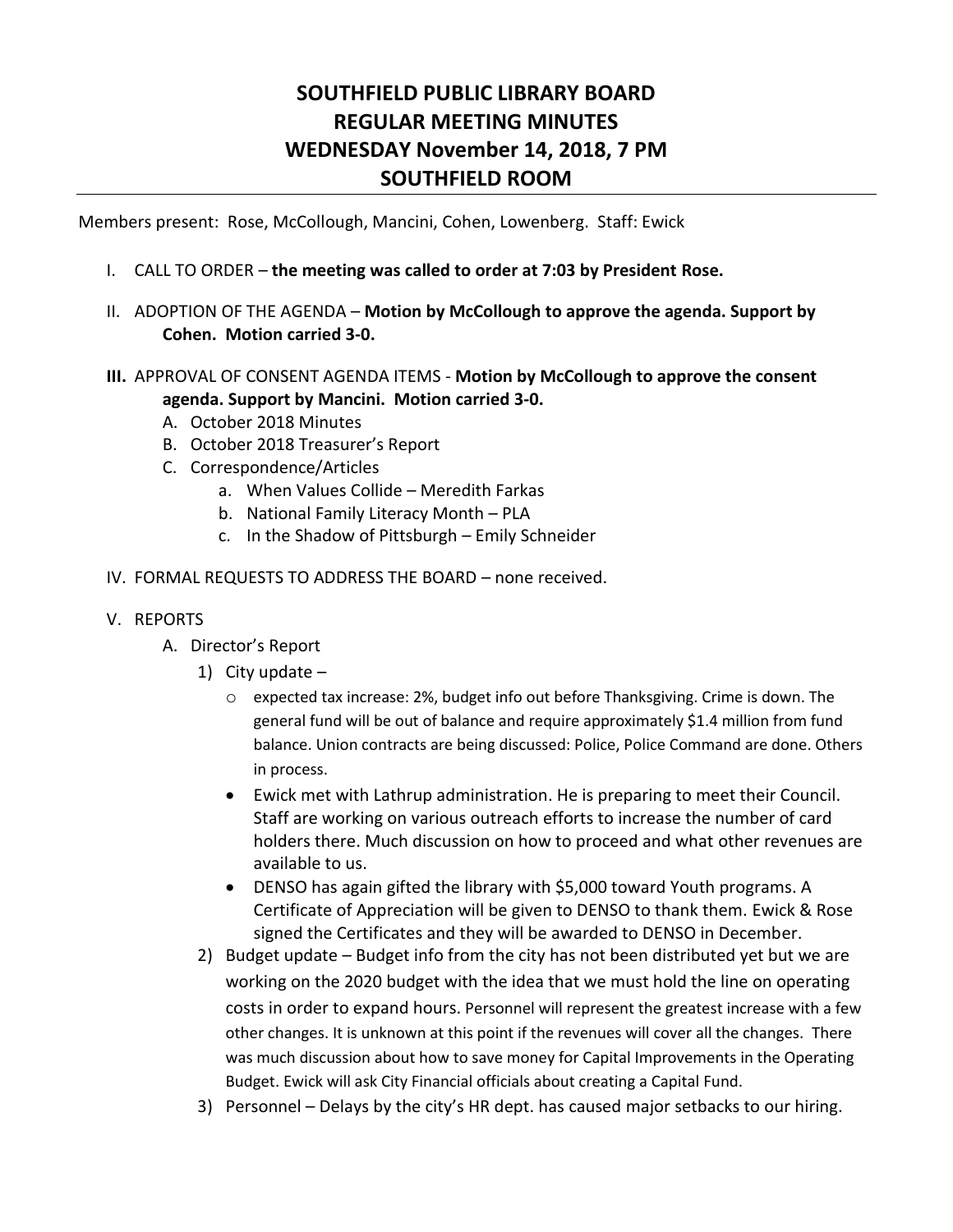- We are looking for Part Time Substitute Librarians & non-career people to prepare for expanding library hours.
- Technology Systems Administrator position has been 'on hold' since July, despite approval from City Administrator Fred Zorn – very frustrating.
- Trying to reclassify two positions in the Tech division as the duties of the jobs have changed radically with technology's advances. This has also been on hold.
- Replacing two interns who completed their internship with us.
- Discussion on the reason for the delays in HR created much concern in board members. The Board feels it is a priority to be able to move forward with hiring of such key personnel as the System Administrator; and they fully support reclassifying the two Tech positions. The Board offered to speak to City Administrator Zorn if that would move things along. Ewick will do so first and alert Board President Rose if assistance is necessary.
- 4) Building
	- African American collection these books are being reclassified & reintegrated.
	- Carpet City Purchasing office is working on a Request for Bids. (LBA)
	- Fire Panel Waiting on National Time & Signal.
- 5) Upcoming Programs
	- Chapter a Night *Nuts to You* by Lynne Rae Perkins
	- Story Time continues on Tuesdays & Thursdays
	- Budget classes 11/5 at 5 for teens & 7 for adults
	- Sea Grass basket class on 11/7 at 6
	- Tech Talk 11/7 at 2 pm & 11/14 at 7 pm
	- Urban Fiction Book Club 11/7 at 7
	- RealBUSINESS program  $-11/10$  at 11
	- $\bullet$  Internet Basics class  $-11/13$  at 10 am
	- Jazz & Blues with ZOOM on 11/14 at 6:30
	- African American Genealogy resources on 11/17 at 1
	- Manic Maker Mondays 11/19 from 4-5
	- Teen Group Harry Potter Alliance 11/19 at 7
	- Substance Abuse  $-11/19$  at 7
	- Wrapping party on 11/28 & 12/10 at 7
- VI. BUSINESS
	- A. Expansion of Operating Hours discussion Ewick shared the new weekly schedule that the management team has identified as being manageable. Target date: 7/6/19

| Monday    | $1 - 9$                             |
|-----------|-------------------------------------|
| Tuesday   | $10 - 9$                            |
| Wednesday | $10-9$                              |
| Thursday  | $10-9$                              |
| Friday    | $1 - 5$                             |
| Saturday  | $10-5$                              |
| Sunday    | $1 - 5$ (Labor Day to Memorial Day) |

These hours represent two opening times & two closing times, allow for Storytimes and more evening program opportunities, and they are more amenable to the Orthodox community. Personnel costs will rise substantially as we expand hours; and we may not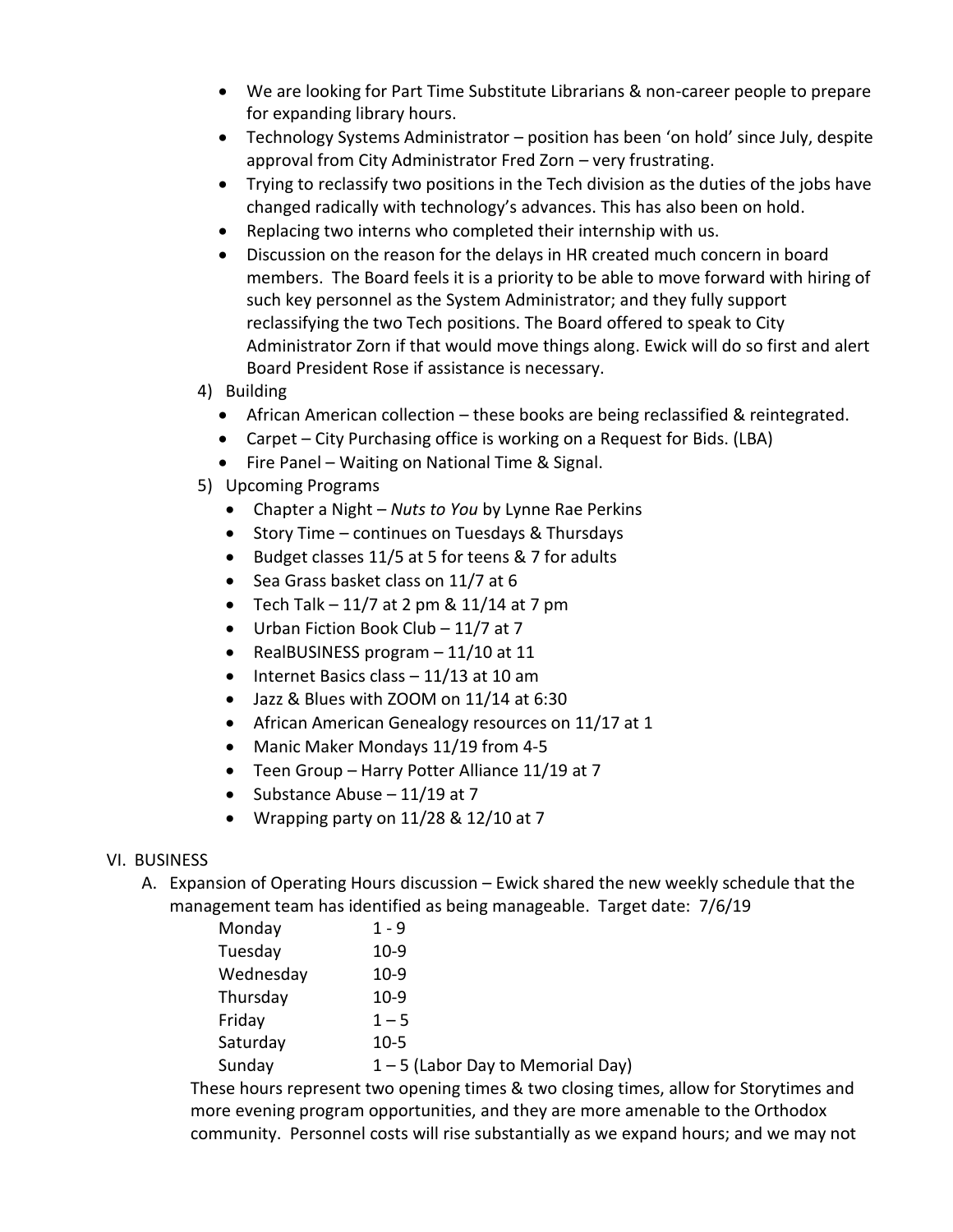be able to add many additional programs but the priority is seen as being open more hours. **Motion to approve the hours outlined above: McCollough. Support: Mancini. Carried 3-0**

- **B.** Fountain repair– Mayor Siver has sent an invoice for repairs to the fountain in the amount of \$50,000 to be taken from the Miller Trust Fund. This was a contentious issue. The Board does not believe that they approved such an expenditure. The supported the concept that was shown to them this summer by Mayor Siver, but did not vote on any funding measure. Comments included: "It's not needed to complete the library's mission. It will break again and we will have to pay for repairs." "We don't have to have it." "Let's just put grass in there." There was a consensus that more information is needed before any funding will be given. The board noted that they did not mean to give Mayor Siver a false impression that they had approved such an expenditure. They requested the following additional information before they will approve expenditures on the fountain:
	- **a.** Detailed list of repairs already made, with costs attached.
	- **b.** Estimated cost of installation of the whale.
	- **c.** Estimated cost of removal of reflecting pool
	- **d.** Estimated cost of planting the area where the pool is removed.
	- **e.** The Library is not responsible for the restoration of the whale, or anything beyond the actual costs of the fountain.
	- **f.** The City to take responsibility for any needed repairs to the fountain for the first 5 years after it is installed.

## **Motion to table any vote on expenditures for the fountain for six months: Cohen Support: McCollough. Vote: 2-1**

- C. HVAC contract concerns Ewick alerted the board to the fact that HVAC expenditures have been more than expected. With the new company taking over the maintenance contract, they have found several issues. It is expected that costs will become more within expected amounts in the second year of the contract but Ewick wanted the board to be aware.
- D. Audio/visual Request for Bids update– 6 bids were received ranging from: \$106,000 to \$175,000. All 6 companies are reputable and a decision should be made by next month so that work can be started in January. This work is funded by the LBA. All bidders are reputable and a decision should be made by the next board meeting so that the board can vote to award the bid or wait.
- E. Strategic Planning Request for Bids update 8 bids were received ranging from: \$30,600- \$167,000. Ewick handed out summaries of the bids and requested that Board members review them to select their top 1-2 choices.
- **F.** The Youth team is creating a Discovery area. Mechelle Bernard developed a proposal to get young children ready to read. See attached proposal. The Board was very pleased with this idea and felt it perfect for the Youth room. **Motion to approve up to \$3,000 to be expended from the Phillips Trust for purchase and installation of the Discovery Area as presented made by Mancini. Support: McCollough. Motion Carried 3-0.**

## IX. COMMENTS